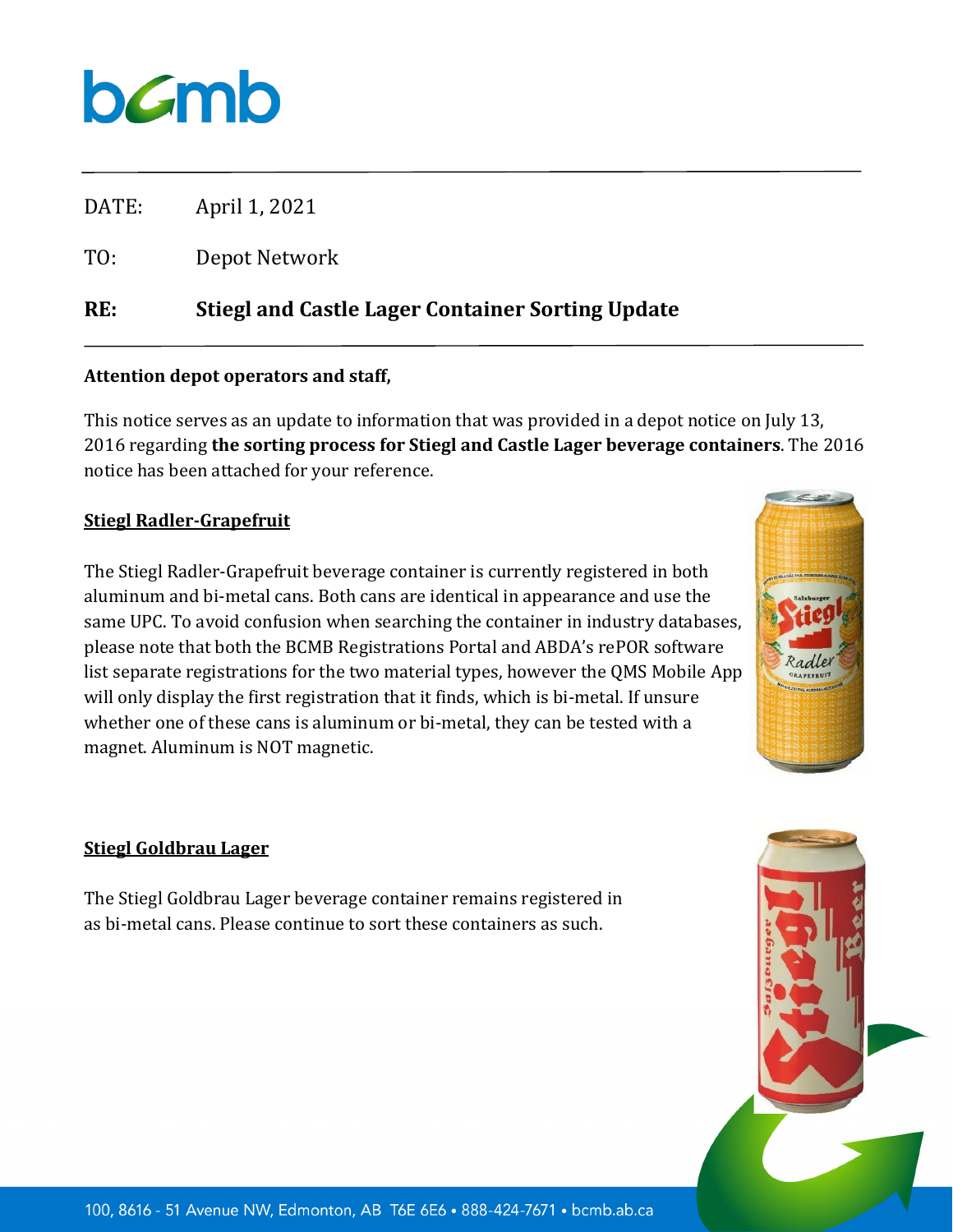# bamb

### **Castle Lager**

Castle Lager is no longer sold in Alberta, however these beverage containers could still be returned to a depot from a past purchase by the consumer. As with the Stiegl Radler, these containers were registered in both aluminum and bi-metal cans. If unsure whether one of these cans is aluminum or bi-metal, they can be tested with a magnet. Aluminum is NOT magnetic.



Both the BCMB and ABCRC recognize the difficulty and inconvenience caused when identical containers are sold in multiple material types. Please note that all three of these containers are seen in low volumes, therefore should not disrupt day to day sorting processes.

If you are unable to verify a product's registration status by searching the BCMB Registration Portal (or QMS Mobile App), please submit a QMS registrations ticket. If you have questions regarding the material presented in this notice, please send an email to: [registrations@bcmb.ab.ca.](mailto:registrations@bcmb.ab.ca)

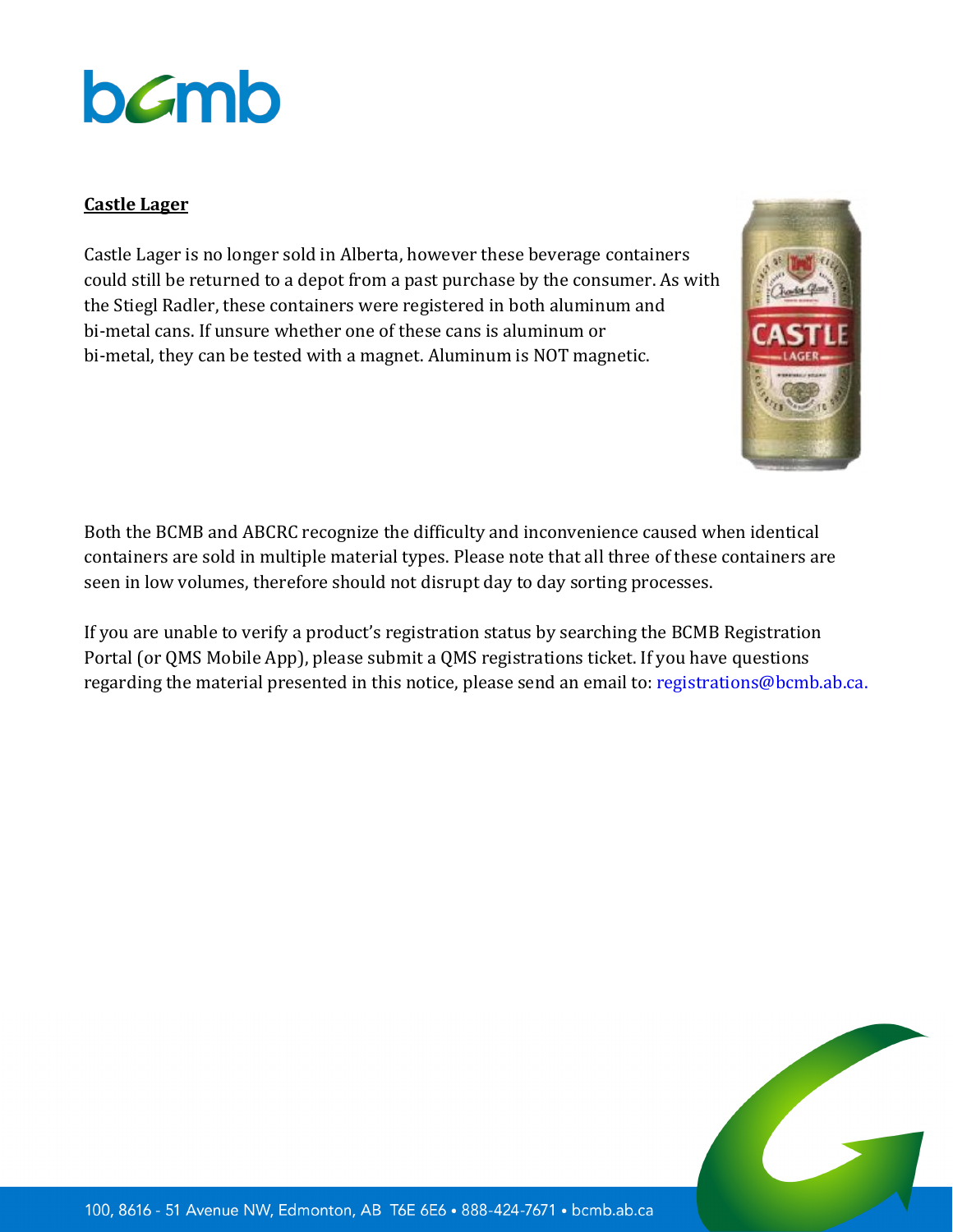

July 13, 2016

#### ATTENTION DEPOT OPERATORS AND STAFF:

#### **RE: CASTLE LAGER AND STIEGL BEER CANS**

The Beverage Container Management Board (BCMB) would like to clarify any confusion surrounding the sorting of the following three products (pictured on page 2):

- 440 ml Castle Lager
- 500 ml Stiegl Grapefruit Radler
- 500 ml Stiegl Goldbräu Lager

The **Castle Lager cans are now being produced in Aluminum and are to now be sorted into the Aluminum 0-1L sort (CRIS 1006)**. There will likely remain to be Bi-metal Castle Lager containers in the system (eg. older product yet to be returned) and should be sorted accordingly. Please note the Aluminum cans have a distinctive 'Aluminum recycling' symbol on the side of the container. If unsure of the material, you can test with a magnet (Bi-metal is magnetic, Aluminum is not), or you can ship the containers in a one-way bag tagged as the sort you believe it to be but separate from other containers. Please note that recent Bi-metal audits that have noted non-conformant Aluminum containers are under review by BCMB.

## The **Stiegl Grapefruit Radler and Stiegl Goldbräu Lager remain in Bi-metal containers and are to continue to be sorted into the Bi-metal 0-1L sort (CRIS 2006)**.

Please ensure all employees are aware that these products are to be accepted and sorted accordingly.

If you have any questions, please contact the BCMB at 1-888-424-7671.